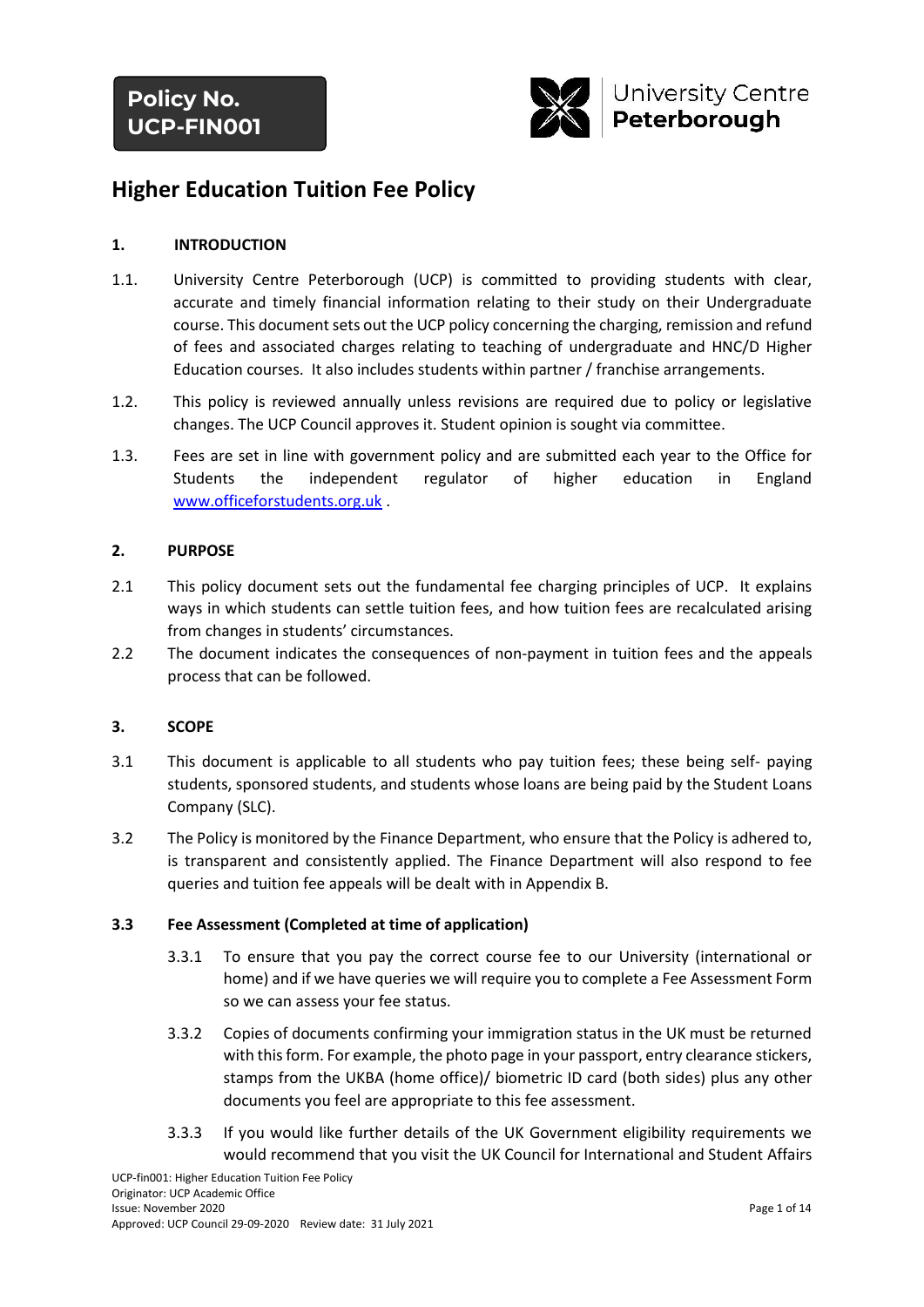(UKCISA) website at [www.ukcisa.org.uk](http://www.ukcisa.org.uk/) and download the UKCISA Guidance Note 'Tuition Fees: will I pay the 'home' or 'overseas' rate?'

3.3.4 If you have already made an application to UCP the result of this fee assessment will be sent directly to the Admissions Officer processing your application. If you are making a general enquiry prior to submitting an application the result will be communicated to you by the Admissions Office.

#### **3.4 Tuition Fee Principles**

- 3.5 University Centre Peterborough annually charges fees for its programmes of study identified in Appendix A.
- 3.6 Full-time course tuition fees are charged at a set annual rate, and are not calculated in respect of the number of credits being studied, unless students are repeating units / modules or qualify as a new entrant on a full-time course with recognised prior learning.
- 3.7 Part-time courses delivered at Stamford and Peterborough are charged credit fees based on the standard study route, pro rata of 100% of the full time course fees. However franchise part-time fees charged are set annual amounts. Students cannot study credit values for less than the standard study intensity of the course unless they are repeating units or enter the course with recognised prior learning.
- 3.8 Students will pay the fee regime in place at their initial enrolment on the course, subject only to annual increases. This commitment will hold good for the normal course length plus two years. After this time has lapsed, if for any reason students have not completed their course, including periods of interruption/intermission, students will be charged the new fee regime. However, undergraduate students eligible for tuition fee loans under an old fee regime will continue to be charged this fee regime.
- 3.9 The Office for Students (OfS) sets the maximum tuition fee chargeable for full-time UK and EU undergraduate students.
- 3.10 Tuition fees are subject to annual increases as follows:
	- Full-time and part-time undergraduate UK, EU and Channel Islands students' fees may increase annually subject to setting by central government.
	- All tuition fees are subject to the maximum fee limits set out in OfS regulations, we intend to increase fees each year using the RPI-X
- 3.11 Tuition fees and related information are published on the UCP webpages as follows:
	- New students' fees can be found on the UCP 'Courses' webpages at <https://www.ucp.ac.uk/a-z-courses/>
	- New and continuing students fees can be found at www.ucp.ac.uk

#### **4. RELATED DOCUMENTS**

4.1 The HE Tuition Fee Policy operates alongside a number of other related University Centre policies. These policies work together to provide a framework for the setting, payment, collection and reconciliation of tuition fees in line with the academic regulations. These policies are updated annually and apply to each new registration period.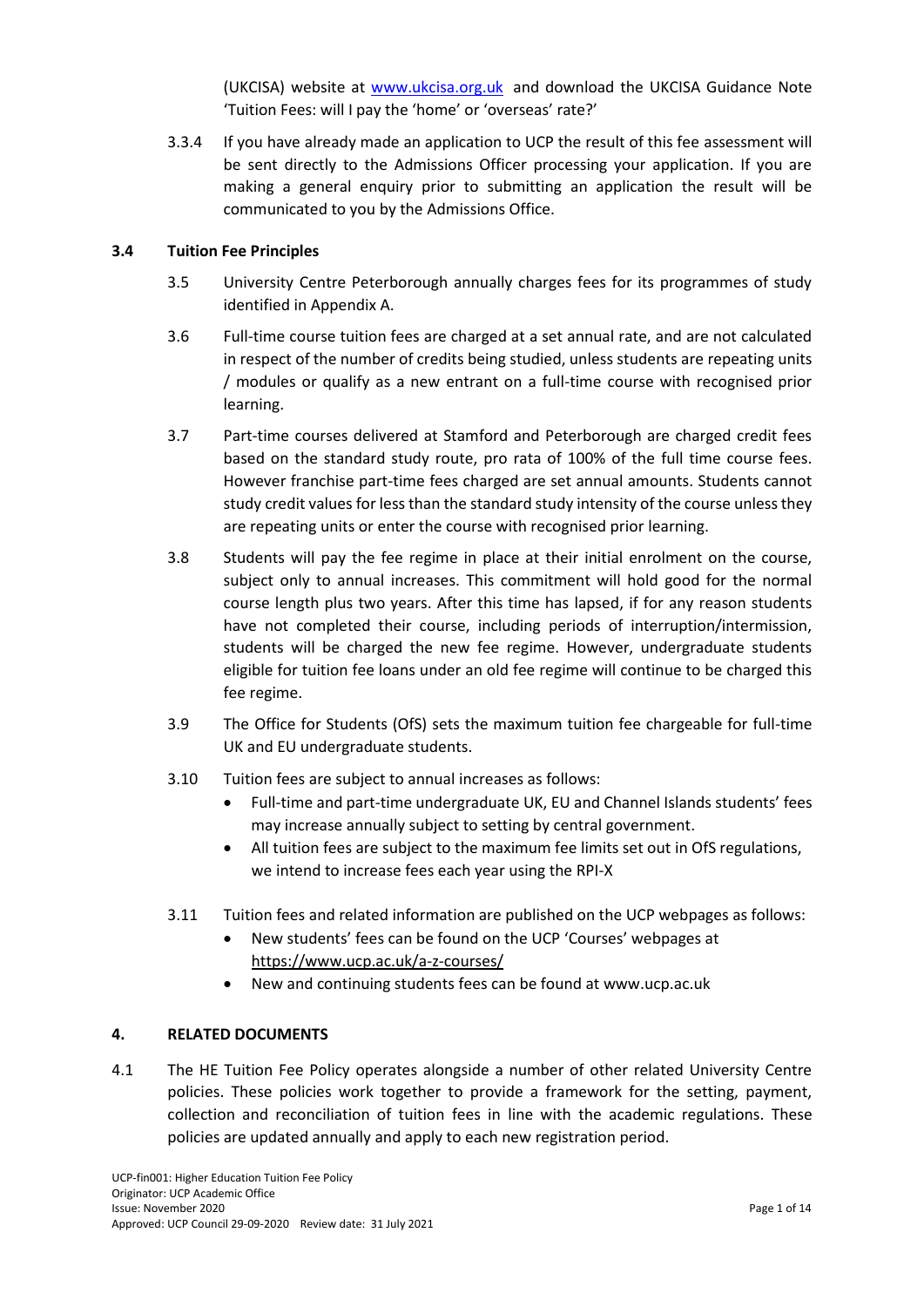- 4.2 This policy is based on the expectations outlined by the Competition Markets Authority to ensure UCP demonstrate the relevant baseline regulatory requirements of the HE sector and ensure compliance with:
	- Consumer Protection from Unfair Trading Regulations 2008 (CPRS)
	- Consumer Contracts (information, Cancellation and Additional Charges) Regulations 2013 (CCRs)
	- Unfair terms legislation (at the date of publication, the relevant legislation is the Unfair Terms in Consumer Contracts Regulations 1999 (UTCCRs)).
	- The Office of Independent Adjudicators
	- <https://www.ucp.ac.uk/policies/>
	- HE Student Charter (All HE students)
	- Terms and Conditions of Admissions and Enrolment ( year of academic entry)
	- IEG Policy 101 Equality and Diversity
	- Academic Regulations of validating partner (Pearson, Bishop Grosseteste University, Anglia Ruskin University, Open University)

## **5. RESPONSIBILITIES**

- 5.1 Students retain ultimate liability for the payment of their fees, whether invoiced or not, including where sponsorship agreements have been approved.
- 5.2 The University Centre reserves the right to exclude any students who fail to pay their tuition fees, or make satisfactory arrangements to pay on, or by a set period after the start date of their course (see section - Sanctions for Non-Payment). Further, UCP reserves the right to prevent students from participating in graduation ceremonies if tuition fee and non-tuition fee related debts are due.
- 5.3 In accordance with published guidelines, UK and EU students studying full-time and part-time undergraduate programmes are able to defer their tuition fee payment by taking out a tuition fee loan. For guidance see www.ucp.ac.uk (and search for 'fees section'). Students may also choose to make full or partial contributions to their fees on or before registration as set out in section 9.1. Transfer-in students from another UK Higher Education Institution, who are assessed for national support and deferring all or part of their fee, should submit a copy of their Student Finance Entitlement Letter at or before registration. All student liability not covered by the tuition fee loan or grant should be paid as set out in section 9.
- 5.4 All other students, either not eligible or choosing not to defer payment, should refer to section 9.
- 5.5 Fee information advice is available from the Inspire Education Group finance team, by contacting [ucp.accounts@ieg.ac.uk](mailto:ucp.accounts@ieg.ac.uk)

## **6. RISK ANALYSIS**

6.1 UCP is committed to the provision of comprehensive, open and transparent information ensuring accurate, relevant, and current procedures are followed enabling applicants to make an informed decision. Failure to have this policy in place or non-adherence may result in inconsistent practices leading to dissatisfaction and poor reputation as well as failure to demonstrate the expected base line regulatory requirements of a HE provider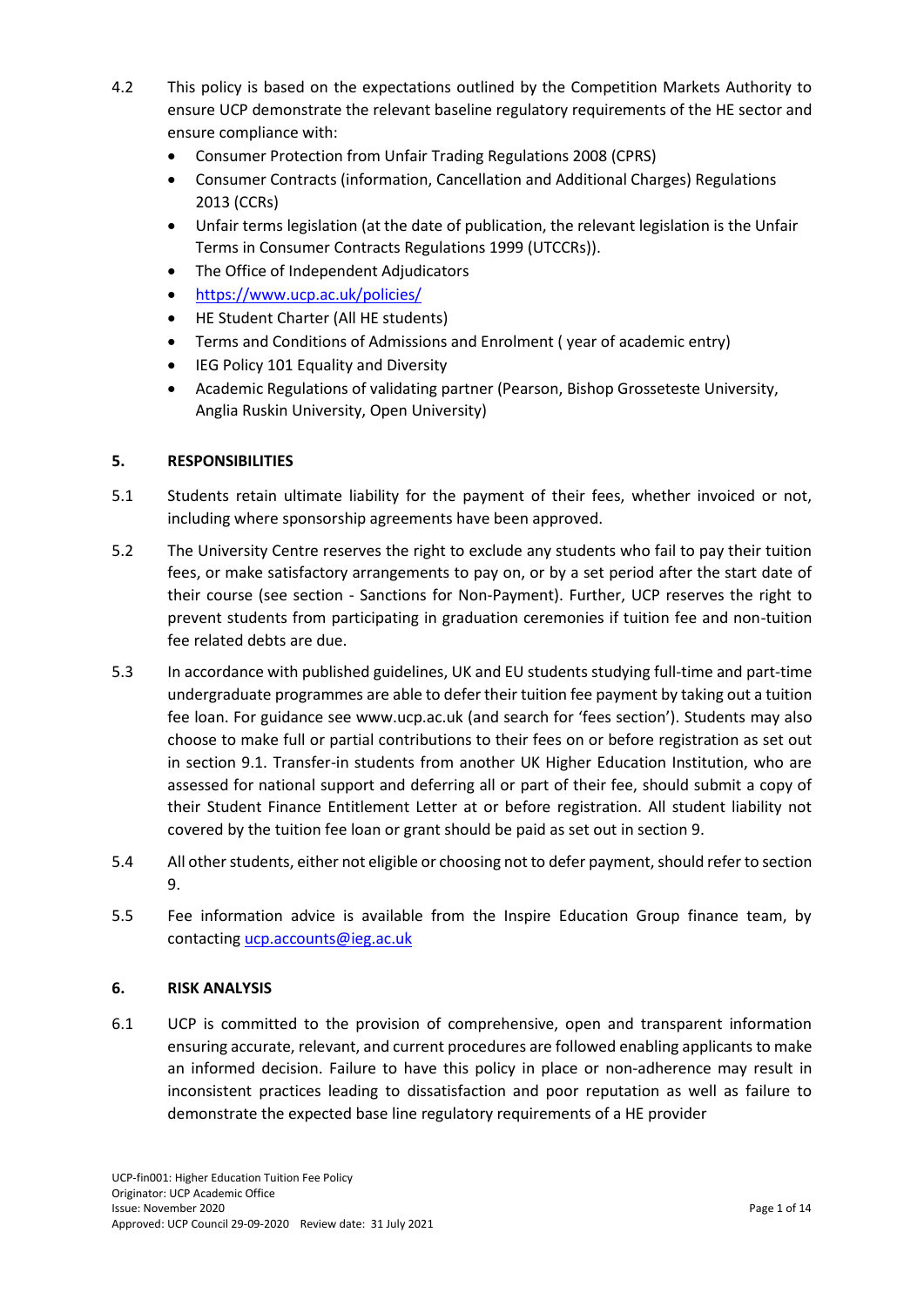## **7. DATA PROTECTION**

7.1 In order to apply this Policy, UCP may record details of the amounts received from students and it will store that data for a period of six years. Information collected is treated as confidential by all staff involved in this process and is not divulged unnecessarily or inappropriately. UCP may be required to release certain information to UK authorities upon request in order to assist those authorities with the prevention and detection of fraud or other crimes. We will release the requested information on receipt of an appropriate request from UK authorities such as (but not limited to) the police, Home Office (for immigration and related matters), local authorities, and the Department for Work and Pensions. We may use anonymised data collected as part of an individual's application and enrolment for the purpose of fulfilling statistical and reporting requirements.

## **8. PROCEDURE**

## **8.1 How to pay fees**

- **8.1.1 Student Finance England (SFE) / Wales (SFW)/ Scotland (SAAS) Loan:** Tuition fees are paid directly to UCP for students who are in receipt of a Student Finance England tuition fee loan. If payment is not received from SFE the student becomes liable to pay any tuition fee due.
- **8.1.2 Employer Sponsor:** Students being funded by an employer must provide evidence before they are permitted to enrol. Fees are payable in full on receipt of an invoice. If a sponsor does not pay within 30 days of the date of the invoice the student becomes liable to pay any tuition fee due. Sponsorship may be declined if the employer has outstanding fees to pay to UCP. Evidence can be in the form of a sponsor letter confirming the student's details and fee payment. The letter must be signed and on company headed paper with the following information:
	- Student Name
	- Course
	- Year of study
	- $-$  How much they are paying
	- $-$  Purchase order if applicable
- **8.1.3 Self-Financing:** Students may pay by instalments. Payments by instalments are managed through a third-party organisation called FlexEd on UCP's behalf. FlexEd charge an administration fee per instalment. Students will need to sign a declaration and pay an initial instalment at the time of enrolment, then arrange a payment plan for the balance with FlexEd. Payment by instalments does not reduce the commitment of students to pay the tuition fee in full. Students who have defaulted on instalment agreements will be required to pay outstanding fees before any future enrolment is accepted.
- **8.1.4 Method of payment:** Self-funding students enrolling at UCP must make full tuition fee payment, or pay a deposit and set up instalment payments, on or before their first lesson.
- **8.1.5 Accredited Prior Learning (RPL/APL/APEL/APCL):**RPL/ APL/ APEL / APCL are the terms used to describe the process for admitting students with prior learning acquired through formal study, through work, and through experience. There are costs for applicants who are successfully admitted with prior learning. The charge is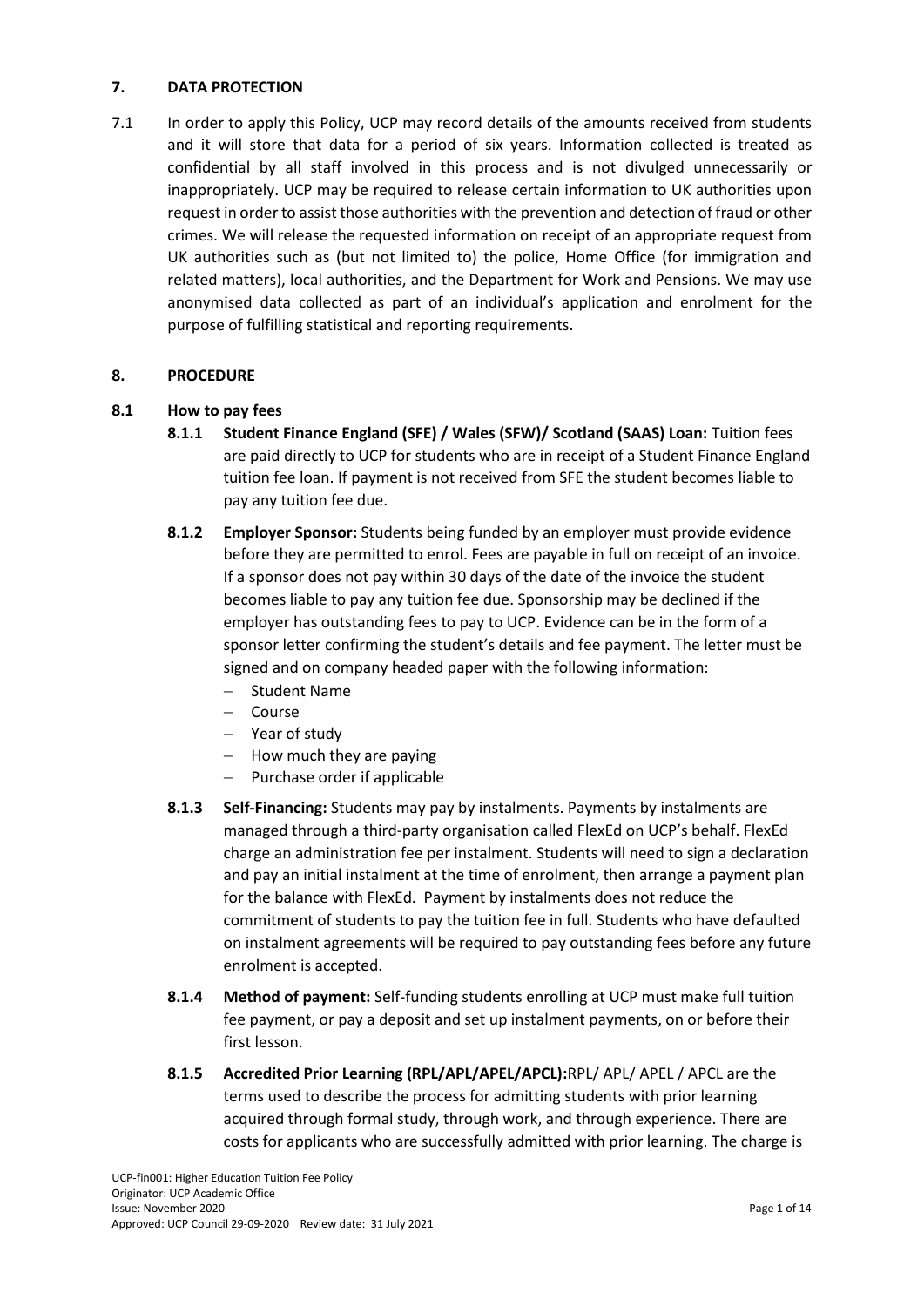£250 which is payable at enrolment. The advantage to an applicant of being admitted with credit is the volume of work will normally be reduced.

## **8.2 Sanctions for Non-Payment:**

- **8.2.1** Students who have an outstanding debt and wish to continue with their studies will be prevented from re-enrolling on their course until such time that the debt is paid in full or an acceptable agreement has been reached.
	- The payment of fees is the responsibility of the student and, in the event of a student's sponsor failing to make payment, the student will be held personally liable for payment.
	- Defaults on payment are treated seriously and may lead to withdrawal of services or exclusion from study.
	- Students who have their study terminated as a result of non-payment of fees will not be permitted to continue their studies or attend graduation.
	- UCP may refer debts to a debt collection agency (ACT Credit Management) if there is failure to reach agreement on payment. Such action will incur further costs that are liable to the student.

## **8.3 Calculating Tuition Fees**

- **8.3.1** The tuition fee charged per student is determined by the residential status, mode of study, course, and the student attendance.
- **8.3.2 Residential Status:** Students are assessed as either being a Home/EU or international fee payer during the admissions process. The definition of which can be found at www.ukcisa.org.uk. If UCP is unable to determine the residential status of an applicant a questionnaire will be sent to the applicant requesting additional information and from this fees will be calculated.
- **8.3.3** The Admissions Team reserves the right to amend an applicant's fee status after a formal offer is made as a result of:
	- **Mode of Study:** Part time students will be charged according to the number of credits pro rata to the applicable full-time tuition fee
	- **Course**: Tuition fees vary depending on if the course is a HNC, HND or undergraduate programme. The fees for each are published on our website [www.ucp.ac.uk](http://www.ucp.ac.uk/) and information about fees are provided to the student in their offer letter prior to enrolment.
	- **Students Attendance:** The tuition fee amount charged may be reduced if a student withdraws, intermits, and transfers course before the fee liability points outlined in 9.9.3
- **8.3.4** Students required to repeat all or part of a period of study, in attendance, are liable to pay a tuition fee based on the number of credits being repeated.

## **8.4 Fee Liability**

- **8.4.1** All students are liable to pay tuition fees. When a student enrols, they are accepting personal liability and payment of course fees, even if it is intended that these will be paid by someone else, for example an employer or Student Finance England.
- **8.4.2** If the student is studying on a course which lasts for more than one academic year, the student must ensure that in each academic year the tuition fees are paid when registering on the course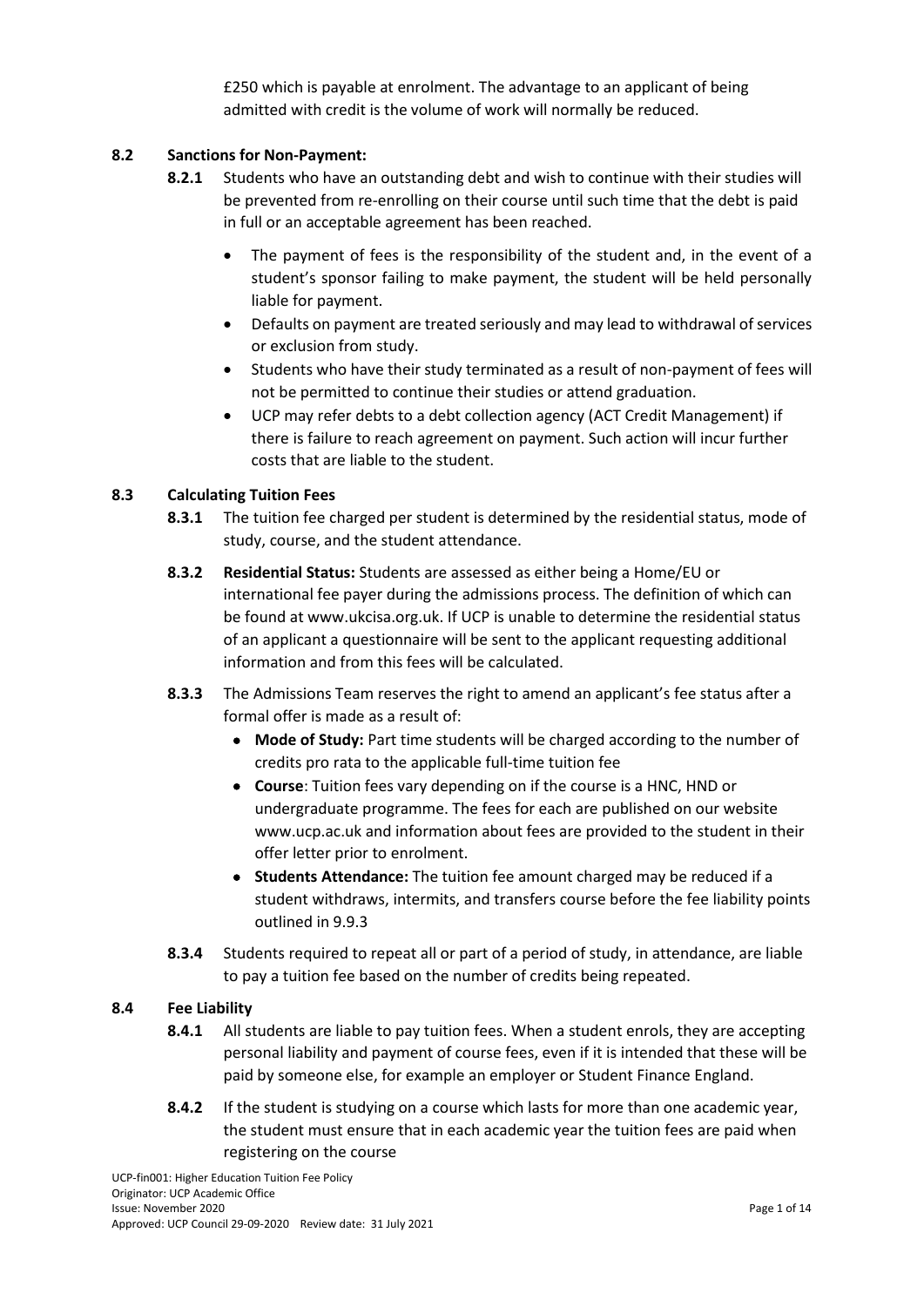**8.4.3** All students must ensure that they pay 100% of their tuition fee on or before they enrol each academic year unless the student has entered into an authorised instalment payment arrangement or can provide proof of third-party funding. This includes Student Finance England tuition fee loan agreements. Failure of a sponsor paying will result in the student becoming liable to pay their tuition fee.

## **8.5 Additional Charges**

**8.5.1** Additional costs are the compulsory or optional expenses you may need to pay during your studies in addition to the tuition fee. These are stated on the website. UCP provides bursaries of up to £3,000 over the duration of a three-year full-time course which support students when paying for additional costs. Bursaries are subject to meeting criteria.

## **8.6 General costs for all students**

- **8.6.1 Course textbooks:** Key course textbooks are available from the Learning Resource Centre or via online resources. If you wish to purchase your own we try to limit these to one or two per module.
- **8.6.2 Library charges:** Overdue charges apply to all library loans to encourage you to return any resources you borrow on time.
- **8.6.3 Printing and copying:** There is no charge for hand-outs or handbooks provided during lectures. Students must pay for their own printing for coursework and dissertations which are available from the facilities on campus.
- **8.6.4 Stationery:** Students are required to provide their own stationery, writing equipment, calculator, notepads, and craft equipment.
- **8.6.5 Computers / Laptops:** A limited number of laptops are available for students to hire for use on a first come, first served basis whilst on campus or you can use computers in the study areas. Students are encouraged to buy their own laptop but are advised to seek student discounts.
- **8.6.6 Non-mandatory trips and visits** related to your course: At times, your course may offer theatre visits, options to participate in extracurricular activities or work experience, attendance at this is non-mandatory and may incur a fee.
- **8.6.7 Replacement ID card:** If you lose your student ID, a replacement costs up to £5 per card.
- **8.6.8 Resits:** If you need to resit, we do not charge students for a second assessment submission providing this is undertaken in the same academic year. However a subsequent failure will result in a charge to resit the module withattendance.
- **8.6.9 Graduation ceremony:** When you graduate, you will be invited to a graduation ceremony at Peterborough Cathedral which is free for you to attend. Guests will have to pay for tickets to attend. To take part you will need to pay to hire an academic robe to wear during the ceremony. There are additional costs for photographs which are optional.
- **8.6.10 Post-Graduation:** It should be noted that additional transcripts or replacement certificates will incur a cost determined by the accrediting body.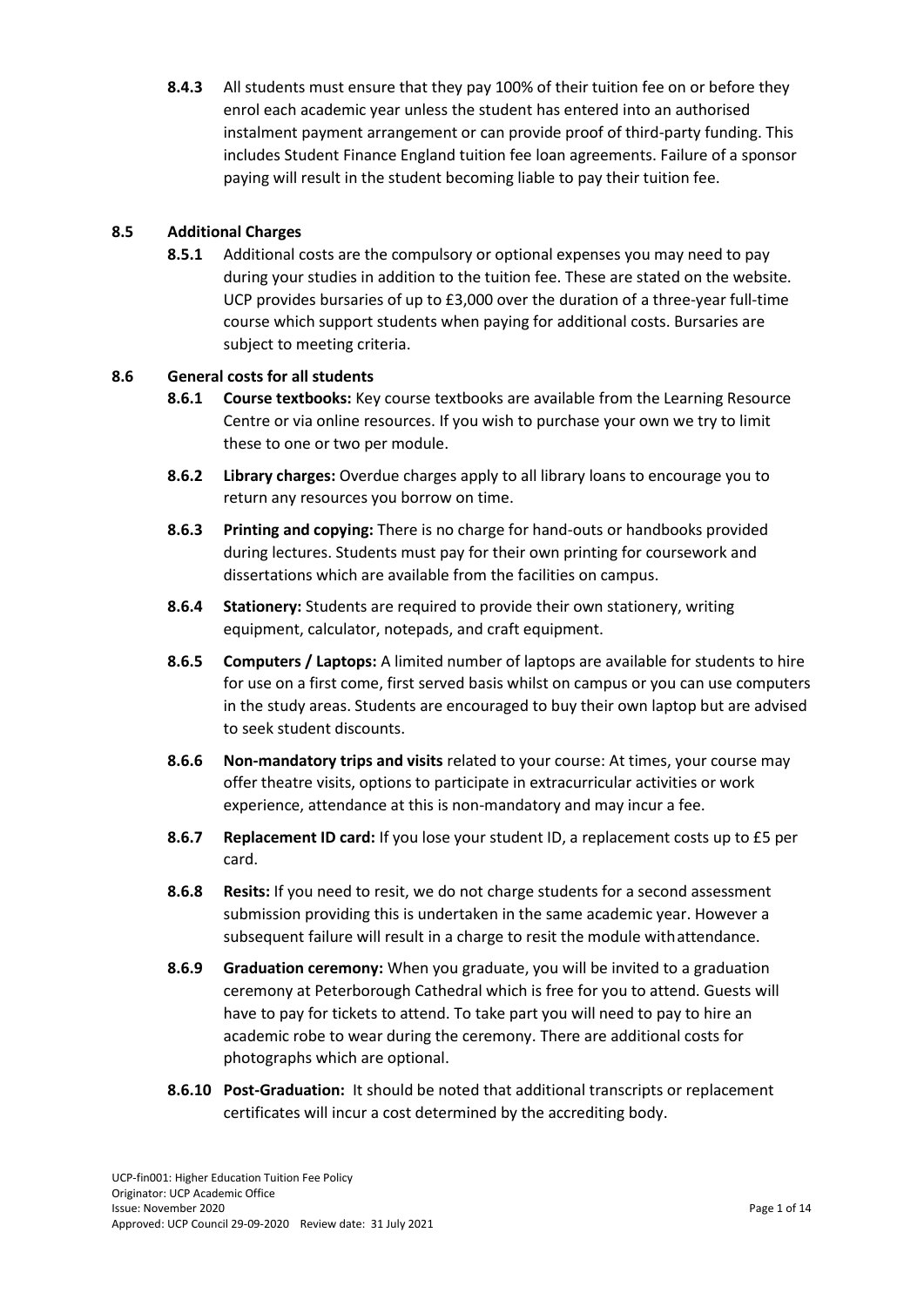- **8.6.11 Course specific costs:** There may be additional costs for items relating to the courses highlighted on individual course web pages.
- **8.6.12 Additional qualifications:** Any qualification that is additional to the programme e.g. coaching or personal training is not included in the tuition fee.
- **8.6.13 Other costs, Accommodation, travel to campus,** social events and recreational costs are not included in the tuition fee.
- **8.6.14** All fees / charges due must be fully paid before completion of your award or qualification. Any outstanding debts will result in a delay in obtaining your award and may affect your eligibility to attend the graduation ceremony.

## **8.7 Withdrawal/discontinuation and payment of fees/refund**

- **8.7.1** Students intending to withdraw from a course once they have enrolled must contact a Student Adviser for an exit interview and to complete a withdrawal form. Students must also seek advice from Student Finance England (if applicable) before they withdraw to ensure that they are aware of the fee consequence of their decision.
- **8.7.2** If a student withdraws from the course, the SFE ceases making payments to UCP immediately. Therefore, the student shall be liable for any remaining fees not paid by SFE. The student will be invoiced with payment due in 30 days.
- **8.7.3** If a student's last date of academic engagement is after the first three weeks of their studies, each academic year, there will be a financial implication which will be discussed in detail at enrolment and during a student's exit interview. SFE may not pay the students full tuition fee liability if they withdraw after three weeks. This will mean the student will be invoiced for a portion of their fees.
- **8.7.4** If a student's last date of academic engagement is within the first three weeks of their studies, each academic year, they will not incur tuition fee liability for that year of study. Fees paid will be reimbursed using the same means of payment as used for the initial transaction unless expressly agreed otherwise. The refund will be made to you no later than 14 days after the day on which we are informed of the decision to cancel the contract. Refund details are discussed below (section 9.8.4).
- **8.7.5** Depending on the date of your withdrawal, Student Finance may not pay your full tuition fee liability, so a portion of your fee may be re-invoiced to you to pay back directly to the University.

## **8.8 Intermission of Study ( agreed suspension of study)**

- **8.8.1** *Registered* students may apply for a period of intermission of up to 12 calendar months during which they may suspend their studies. Any period of intermission must be authorised in writing and in advance by the appropriate Student Advisor. It is expected that students will liaise with SFE/SFW/SAAS or their employer to resolve any financial or funding issues.
- **8.8.2** The student's tuition fee liability will be calculated in the same way as outlined in 9.9.3.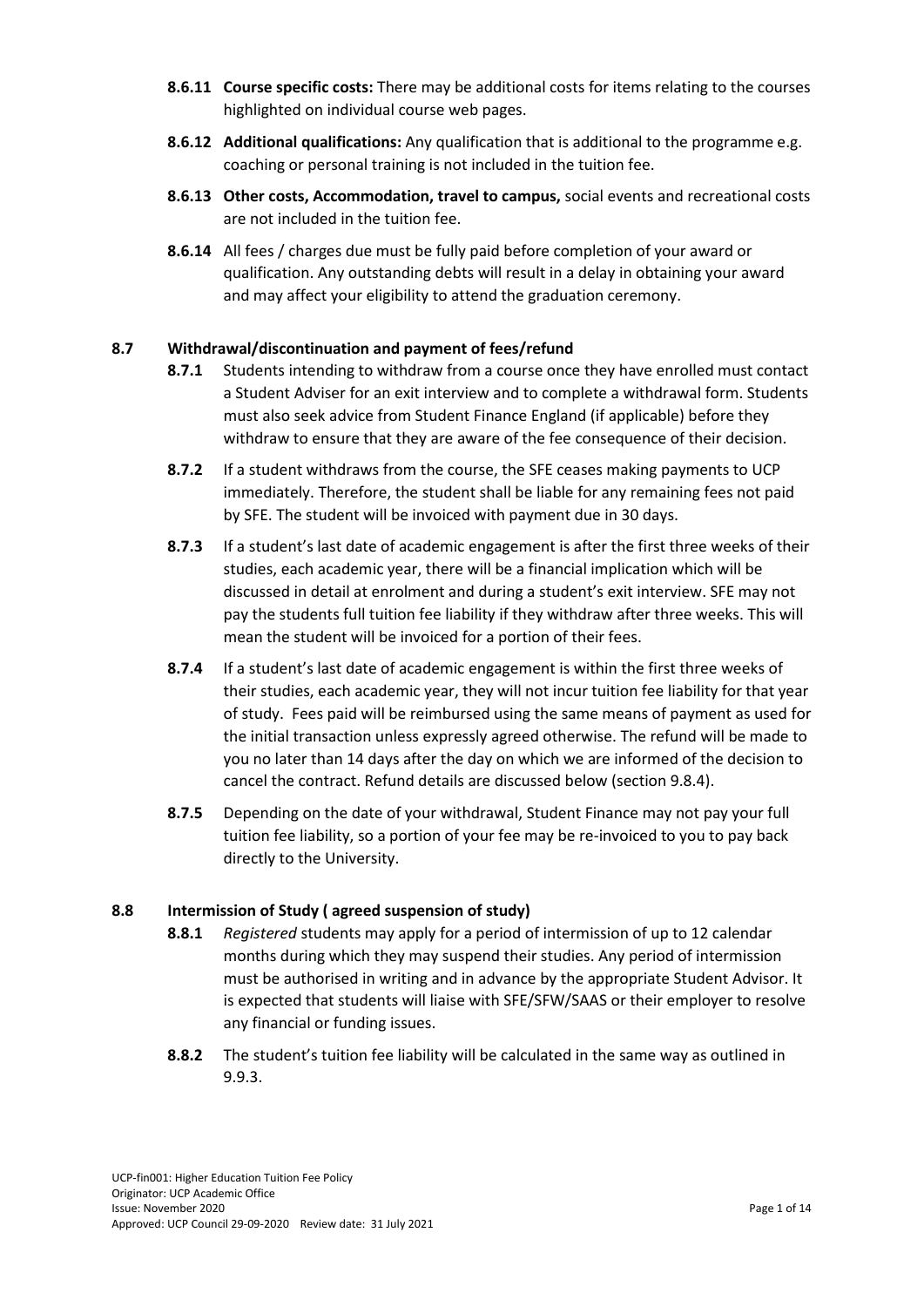## **8.9 Discontinuation**

- **8.9.1** Students *may* be withdrawn by UCP in the following circumstances:
	- $-$  Failure to maintain satisfactory attendance.
	- Failure to re-enrol by the start of a new academic year.
	- Failure to return following an agreed period of intermission.
	- $-$  Failure to make academic progress
- **8.9.2** The student's tuition fee liability will be calculated in the same way as outlined in 9.9.3

## **8.10 Refunds**

- **8.10.1** If a student leaves before they complete their course, it is the student's responsibility to seek fee advice and apply for a refund if applicable.
- **8.10.2** All refund claims must be made in writing on the appropriate form, which may be obtained from UCP. All claims must normally be made within 28 days of the date of withdrawal.
- **8.10.3** All claims must be supported by evidence of payment
- **8.10.4** Refunds only apply to the tuition fees paid in the academic year in which the student leaves.
- **8.10.5** In the event that any payment of fees is to be refunded (either fully or in part) the refund will be made to the card account or bank account from which the original payment was made. Any refund of Fees for a Student who is sponsored, is returned to the sponsor not to the student.
- **8.10.6** The circumstances when we will give a refund are:
	- if you are seriously ill and receive a doctor's certificate which confirms your illness is likely to disrupt or prevent you from continuing your studies (we will refund any remaining weeks of your course from the date we received your doctor's certificate);
	- if we cancel your course.
	- Within the 3-week liability point
	- A complaint is upheld (see section 13).

## **8.11 Repeat study / trailing modules**

**8.11.1 Repeating Study:** Students who repeat/retake a course or unit (as distinct from having a referral) must pay the appropriate fee which will be as defined in the fee schedule relating to the academic year in question. Students who repeat a module/unit or year of study and are funded by SFE will need to check their future funding entitlement before committing to their study.

## **8.11.2 Transfer -** <https://www.ucp.ac.uk/transferring-course/>

Students who change course and are consequently registered for a different course, or who change the mode of study may be required to pay a different fee. Additional fees must be paid as part of the transfer process and before the new course or mode of study is undertaken. A Transfer Form must be completed and a copy including fee information must be provide to the finance offices at either Peterborough or Stamford. No change of course or mode of study can take place without academic approval.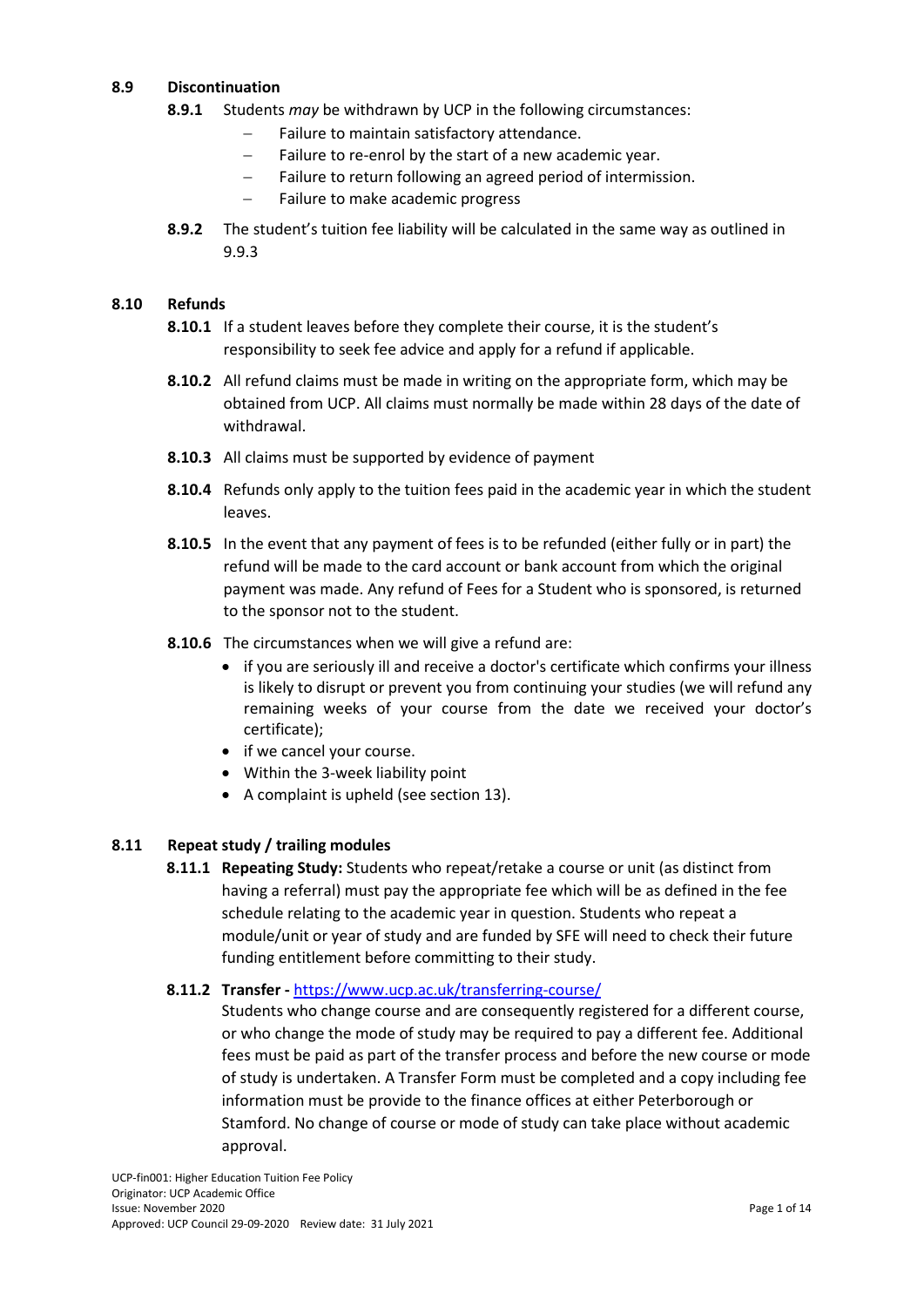**8.11.3 Payment calendar and liability points (updated annually based on guidance [\(https://www.gov.uk/studentfinance\)](https://www.gov.uk/studentfinance)** 

| <b>Student Starting</b><br>14th September 2020 | <b>Amount Due</b>                              |
|------------------------------------------------|------------------------------------------------|
| Week 0 - Week 3                                | 0%                                             |
| Week $4 -$ Week 15                             | 50% (Note-SFE will only pay half of this fee)  |
| Week 16 - Week 19                              | 100% (Note-SFE will only pay half of this fee) |
| Week 20 onwards                                | 100%                                           |
|                                                |                                                |
| <b>Student Starting</b>                        |                                                |
|                                                | <b>Amount Due</b>                              |
| <b>20 January 2021</b>                         |                                                |
| Week 0 - Week 3                                | 0%                                             |
| Week $4 -$ Week 15                             | 50% (Note-SFE will only pay half of this fee)  |
| Week 16 - Week 19                              | 100% (Note-SFE will only pay half of this fee) |

## **8.11.4 Additional Funding and Bursary payments for 2020/21**

You may be entitled to the following additional funding when you become a UCP student and more information can be found on the [Fees 2020/21](https://www.ucp.ac.uk/fees-2020/21/) on the website.

- **Low Income Bursary** (up to £500 per year)
- **Care Leavers Bursary** (up to £500 per year)
- **Student Ambassador Bursary** (up to £1,000 per year)
- **8.11.5 Low Income Bursary (household income <£25,000) = £500 per annum for full time** In order to be assessed as eligible for the low-income bursary students must meet the following criteria:
	- New student to UCP enrolling in 2020/21
	- Paying the maximum tuition fee through Student Finance England
	- Studying full-time on an accredited Undergraduate Degree programme\*
	- Have an assessed household income of under £25,000 from Student Finance England and be in receipt of their financial support\*\*
	- Fully enrolled and in attendance at the time of each payment
	- Have validated bank details registered on our secure system

*\* Part Time will be pro-rata depending on the number of credits studied*

*\*\* Only relates to the Low-income bursary*

## **8.11.6 Care Leaver Bursary = £500 per annum**

In order to be assessed as eligible for the Care Leaver bursary there is no separate application. All students will be considered for the bursary automatically based on the information supplied in their course application. Applicants will additionally be required to submit evidence of Care Leaver status.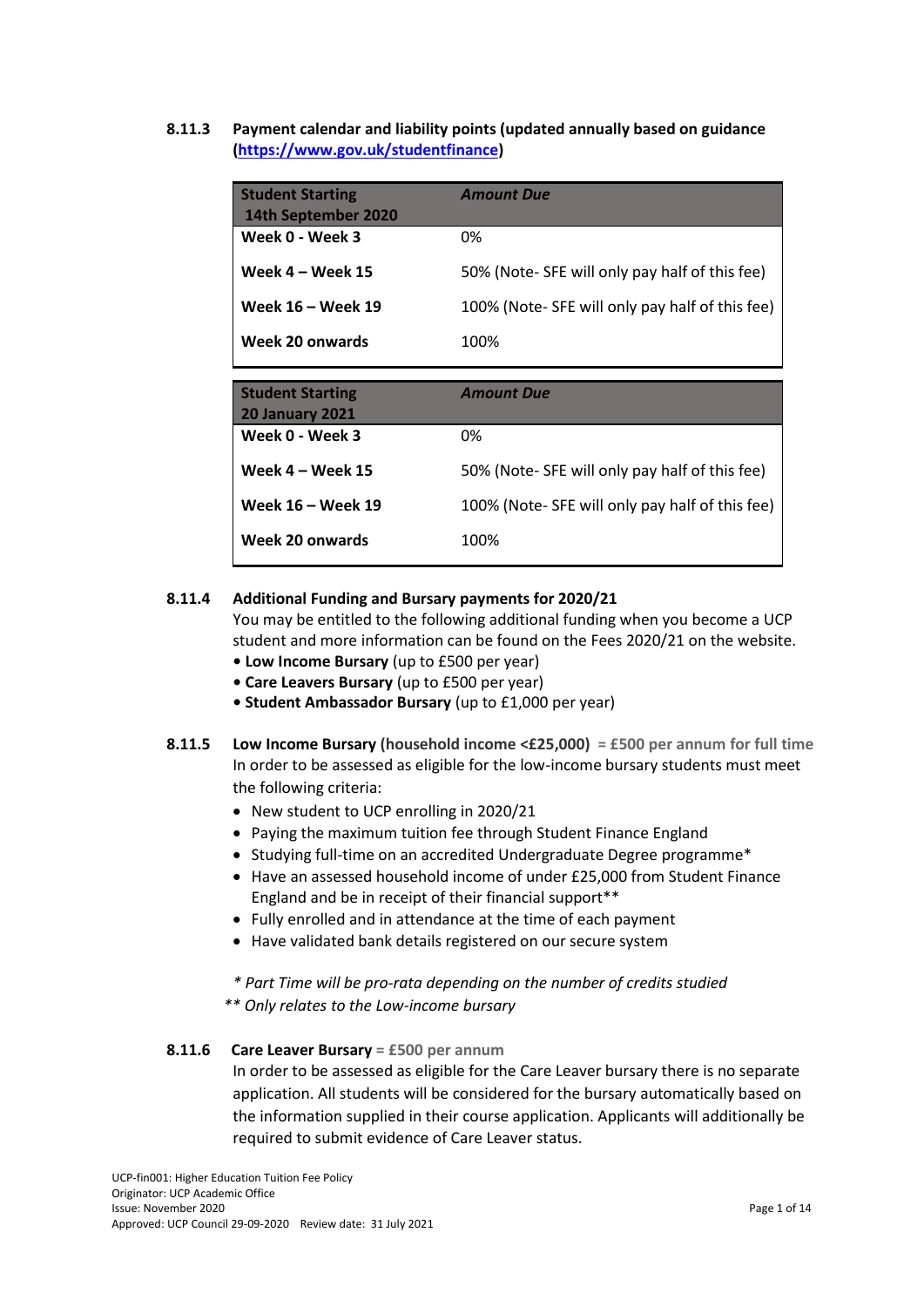#### **8.11.7 Student Ambassador Bursary = up to £1,000 per annum**

You can receive up to a £1,000 tax-free bursary by becoming a Student Ambassador or Student Research Ambassador for University Centre Peterborough. The benefits of becoming an Ambassador is that it will increase employability when you graduate, develop personal and presentation skills and you will inspire prospective students to go to university. This bursary is available following application and interview. These bursaries are limited.

In addition to a tuition fee loan, students may also be eligible for one of the following sources of external financial help:

**8.11.8 Maintenance Loan for living costs** - The loan is paid directly into the student's bank account at the start of term. The loan has to be paid back. Details of [household](https://www.gov.uk/apply-for-student-finance/household-income)  [income](https://www.gov.uk/apply-for-student-finance/household-income) may be required and this is limited to full-time students.

## **8.11.9 Students with children or dependent adults**

You can apply for:

- Childcare Grant full-time students only
- Parents' Learning Allowance full-time students only
- Adult Dependants' Grant full-time students only
- Child Tax Credit

## **8.11.10 Disabled Students Allowance (DSA)**

As a higher education student living in England, you can apply for a [Disabled](https://www.gov.uk/disabled-students-allowances-dsas/overview)  [Students' Allowance \(DSA\)](https://www.gov.uk/disabled-students-allowances-dsas/overview) if students have a disability, including a long-term health condition, mental health condition and/or specific learning difficulty, e.g. dyslexia. Students must meet the [definition of disability](https://www.gov.uk/definition-of-disability-under-equality-act-2010) under the Equality Act 2010. The [support you get](https://www.gov.uk/disabled-students-allowances-dsas/what-youll-get) depends on your individual needs and not on income.

Disabled Students' Allowances (DSAs) are paid on top of other student finance. They help you pay the extra costs you may have due to a disability. They do not have to be repaid. How much a student receives depends on individual needs - not household income. Money is paid either into the student bank account or directly to the organisation providing the service or equipment.

Students will need to [download and fill in a form](https://www.gov.uk/student-finance-forms) to apply for Disabled Students' Allowances (DSAs) or to claim back expenses for the year.

## **8.11.11 Debt and Hardship**

The Access, Welfare and Hardship Fund (AWHF) is a discretionary with primary purpose to relieve financial hardship that might cause a student to leave higher education.

For more information on the AWHF or for an application form please visit the Student Support Centre or contact us via [support@ucp.ac.uk](mailto:support@ucp.ac.uk)

If a student experiences tuition fee debt or requires student loan debt assistance then advice should be sought from a Student Adviser (from Student Support at [support@ucp.ac.uk\)](mailto:support@ucp.ac.uk). If a student is experiencing debt elsewhere, they can get advice from local [Citizens Advice Bureaus](https://www.citizensadvice.org.uk/).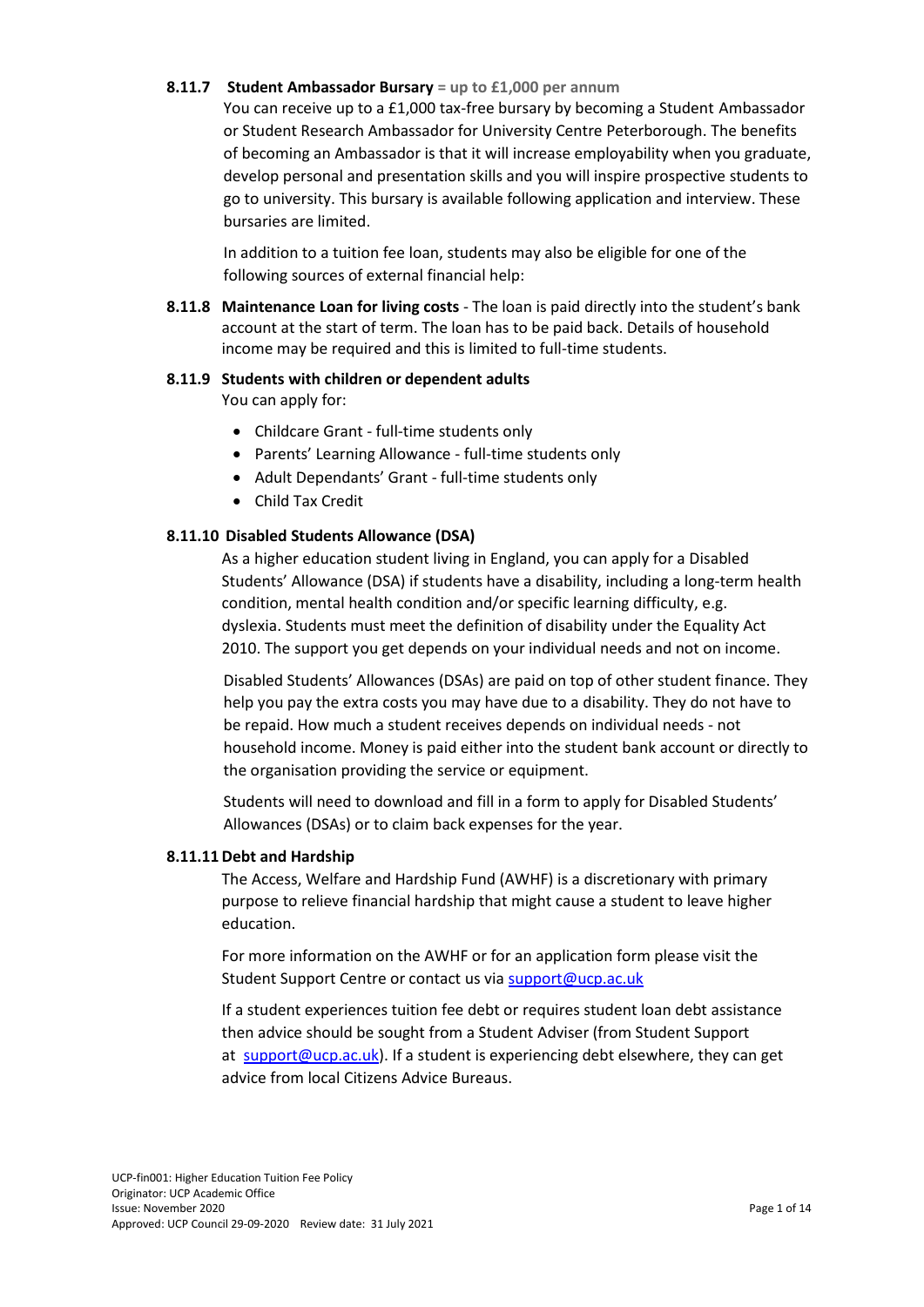## **8.12 List of European Union (EU) and European Economic Area (EEA) member states**

| Austria         | Greece         | Norway*        |
|-----------------|----------------|----------------|
| Belgium         | Hungry         | Poland         |
| <b>Bulgaria</b> | Iceland*       | Portugal       |
| Croatia         | Ireland        | Romania        |
| Cyprus          | Italy          | Slovakia       |
| Czech Republic  | Latvia         | Slovenia       |
| Denmark         | Liechtenstein* | Spain          |
| Estonia         | Lithuania      | Sweden         |
| Finland         | Luxembourg     | United Kingdom |
| France          | Malta          |                |
| Germany         | Netherlands    |                |

These countries are referred to in section 9 (Residential status).

\*Countries that are EEA member countries that are not part of the European Union are Iceland, Liechtenstein and Norway. Switzerland is not an EU/EEA country. accurate as of 11/09/20

**8.13 Queries:** If you have questions about this document please contact finance on [ucp.accounts@ieg.ac.uk](mailto:ucp.accounts@ieg.ac.uk)

## **8.14 Fee Status Appeal Process:**

- **8.14.1 Individual** staff of the University Centre are not permitted to vary or waive fees. When extenuating circumstances warrant an investigation into the amount of fee charged according to the current fee policy, a student should submit a query by email to [ucp.accounts@ieg.ac.uk.](mailto:ucp.accounts@ieg.ac.uk) Following this an appeal can then be submitted to the UCP Academic Office using the attached templates (Appendix B). The appeal should include any supporting documentation and the email subject heading should be clearly marked FEE APPEAL - (Student ID). The appeal stage 1 will be acknowledged and considered within 20 working days of receipt under normal circumstances. An investigation will be performed to collate information from all interested parties and will be considered by an impartial panel. Recommendations to uphold or reject the appeal will be made by the panel and confirmed in writing. If the student is able to present additional information and disagrees with the outcome of the stage 1 appeal, a stage 2 appeal can be submitted which is the end of the internal process.
- **8.14.2** Appeals will only be considered if submitted using the correct paperwork.
- **8.15 Complaints:** Students who consider this Policy has not been correctly applied in their case, or who have a concern about the accuracy of the fee they are being charged, or the decision about the termination of their studies and cancellation of their registration at UCP on financial grounds, may bring a complaint under the Complaints Procedure by presenting relevant evidence to support their concerns. The Higher Education Student Complaint Process procedure can be found at [www.ucp.ac.uk/policies/](http://www.ucp.ac.uk/policies/)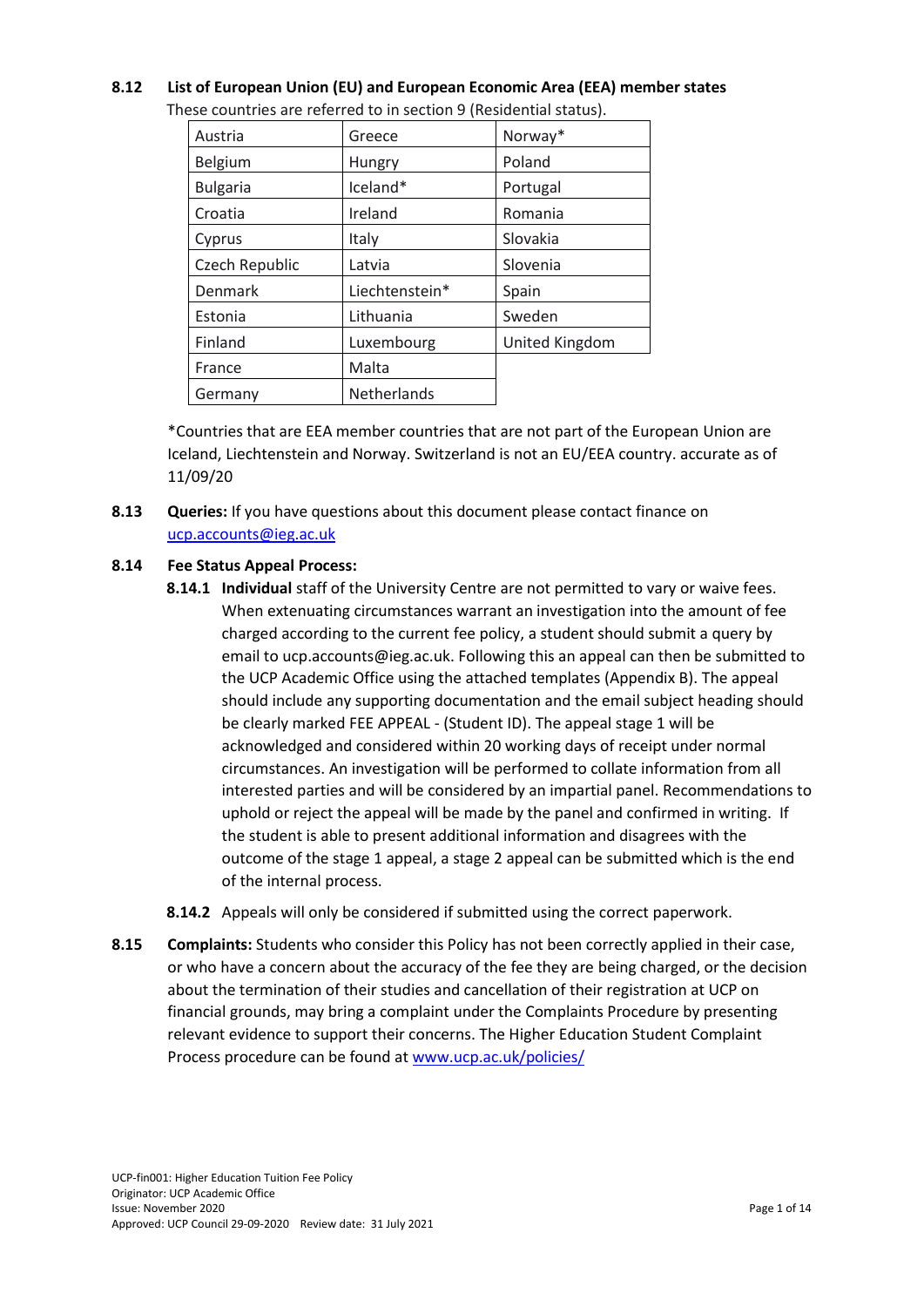## **APPENDIX A – COURSE FEES**

| University Centre Peterborough                         |                                               |  |
|--------------------------------------------------------|-----------------------------------------------|--|
| Undergraduate degrees                                  | £8,000 per year                               |  |
| <b>Higher Nationals</b>                                | £6,500 per year (part-time fees calculated    |  |
|                                                        | based on credits studied. Option 2 or 3 year) |  |
| UCP@Stamford                                           |                                               |  |
| Bishop Grosseteste University (BGU) Foundation degrees | £6935 per year                                |  |
| Foundation degrees (Other than BGU)                    | £6,500 per year                               |  |
| <b>Higher Nationals</b>                                | £6,500 per year (part-time £3,250)            |  |
| <b>PGDE</b>                                            | £2,000 per year                               |  |
| Partner / Franchise courses                            | £6,500 per year                               |  |

## **Course Fees 2020/21**

University Centre Peterborough reserves the right to increase the fee for courses that charge below the current maximum level (£9250) by the Retail Price Index (RPI-X) p.a. during a student's time on the course.

### **Course Fees 2021/22**

| University Centre Peterborough      |                                               |
|-------------------------------------|-----------------------------------------------|
| Undergraduate degrees               | £8,000 per year                               |
| Higher Nationals @ UCP Peterborough | £6,500 per year (part-time fees calculated    |
|                                     | based on credits studied. Option 2 or 3 year) |
| Foundation degrees                  | £8,000 per year                               |
| Higher Nationals @ Stamford         | £6,500 per year (part-time £3,250)            |
| <b>PGDE</b>                         | £2,000 per year                               |
| Partner / Franchise courses         | £6,500 per year (part-time $£3,250$ )         |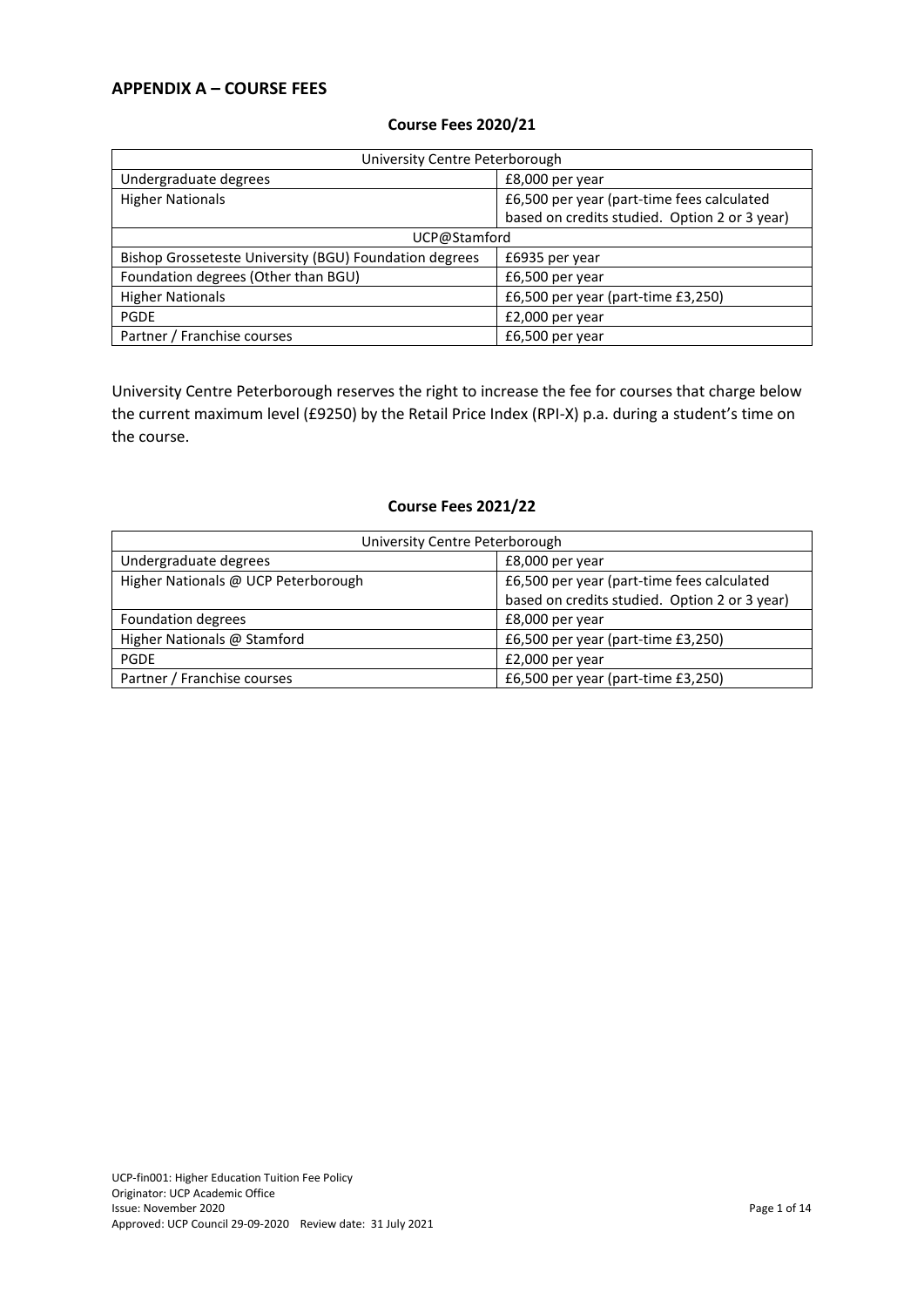#### **APPENDIX B – APPEAL FORMS**





## **AP1 Stage 1: UNIVERSITY CENTRE PETERBOROUGH FEE APPEAL FORM**

Before submitting a formal written appeal, you should seek to resolve the matter informally by discussing your concerns with the finance team by contacting them at [ucp.accounts@ieg.ac.uk](mailto:ucp.accounts@ieg.ac.uk) or other appropriate person, in order to understand the reason for the result or decision which is causing you concern. If the matter remains unresolved, you may then invoke the formal appeals procedure via this form. The Fee Appeals Procedure can be found a[t http://www.ucp.ac.uk/policies/](http://www.ucp.ac.uk/policies/)

- Use this form if you believe you have grounds for appealing against a decision made by the finance team regarding your student fees.
- The deadline for receipt of an appeal is 20 working days from your fee query response from the finance team.
- Appeals submitted after the stated deadline above will be deemed to be out of time and will not be considered unless you submit clear documentary evidence to demonstrate that you were prevented from submitting the appeal by the deadline.
- Advice about the fee appeals procedure and making your case can be obtained from Student Support (+44 (0)1733 695750). Note that Student Support cannot complete this form on your behalf.

## **Section 1- Student Details**

| (Provide an address where your appeal outcome letter should be sent) |
|----------------------------------------------------------------------|

| Date of submission of this form: $\frac{1}{2}$ / $\frac{1}{2}$ / |
|------------------------------------------------------------------|

**Note:** An appeal that questions the professional judgement of those responsible for assessing a students' fee level or professional competence is not permitted.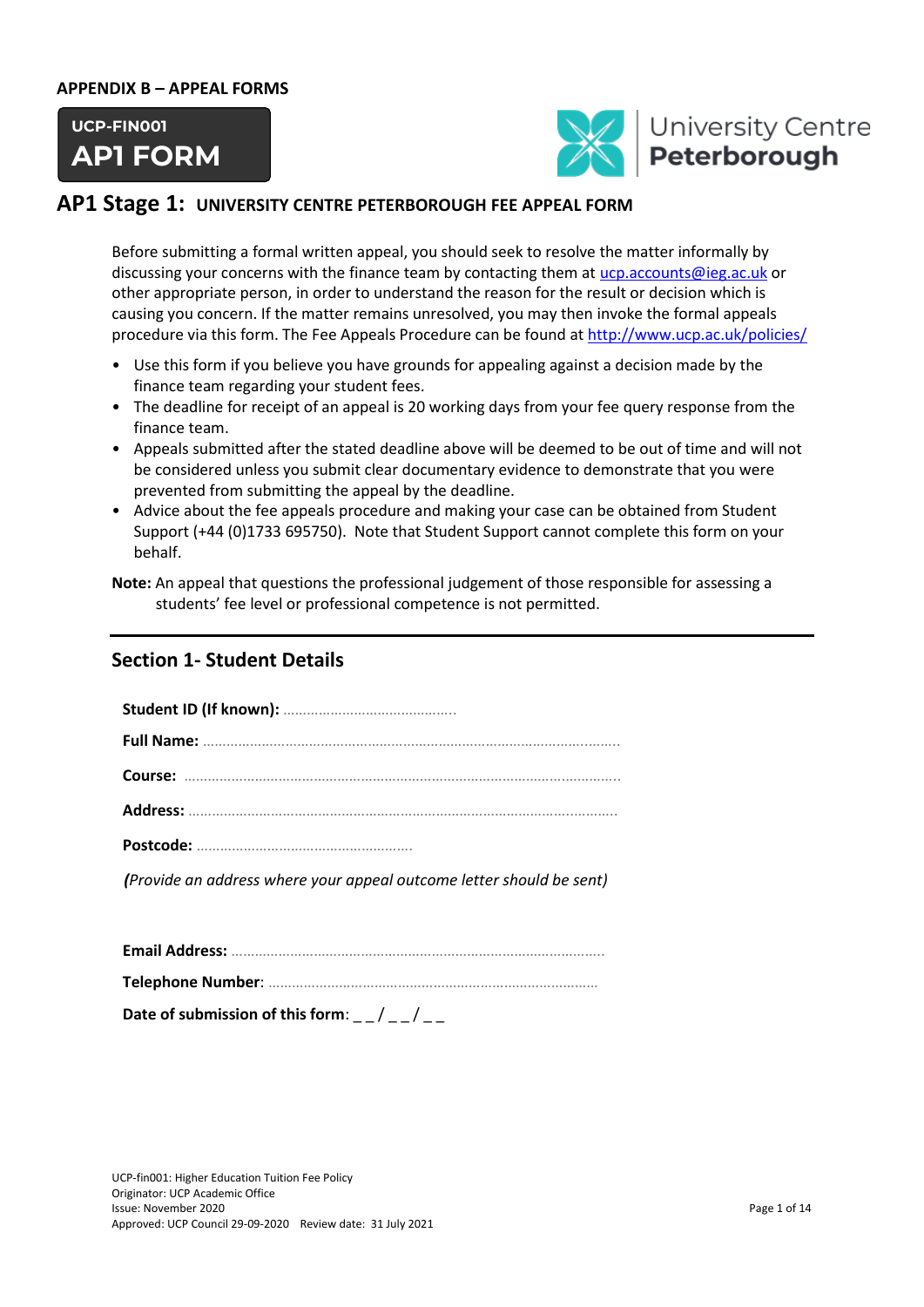## **Section 2- Grounds of Appeal**

l

| What fee decision are you appealing against? |                             |  |
|----------------------------------------------|-----------------------------|--|
| $\Box$ Higher fees than expected             | Incorrectly calculated fees |  |
|                                              |                             |  |

## **Section 3- Appeal Detail**

Use the relevant box(es) below to explain in full the grounds on which your appeal is based:

## **Detailed description of your claim:**

Click here to enter text.

**Please provide details of your attempt(s) to resolve your appeal informally.** 

Who did you discuss the appeal with? Click here to enter text.

Date discussed:  $_{--}/_{--}/_{--}$ 

## **What was the outcome and why are you still dissatisfied?**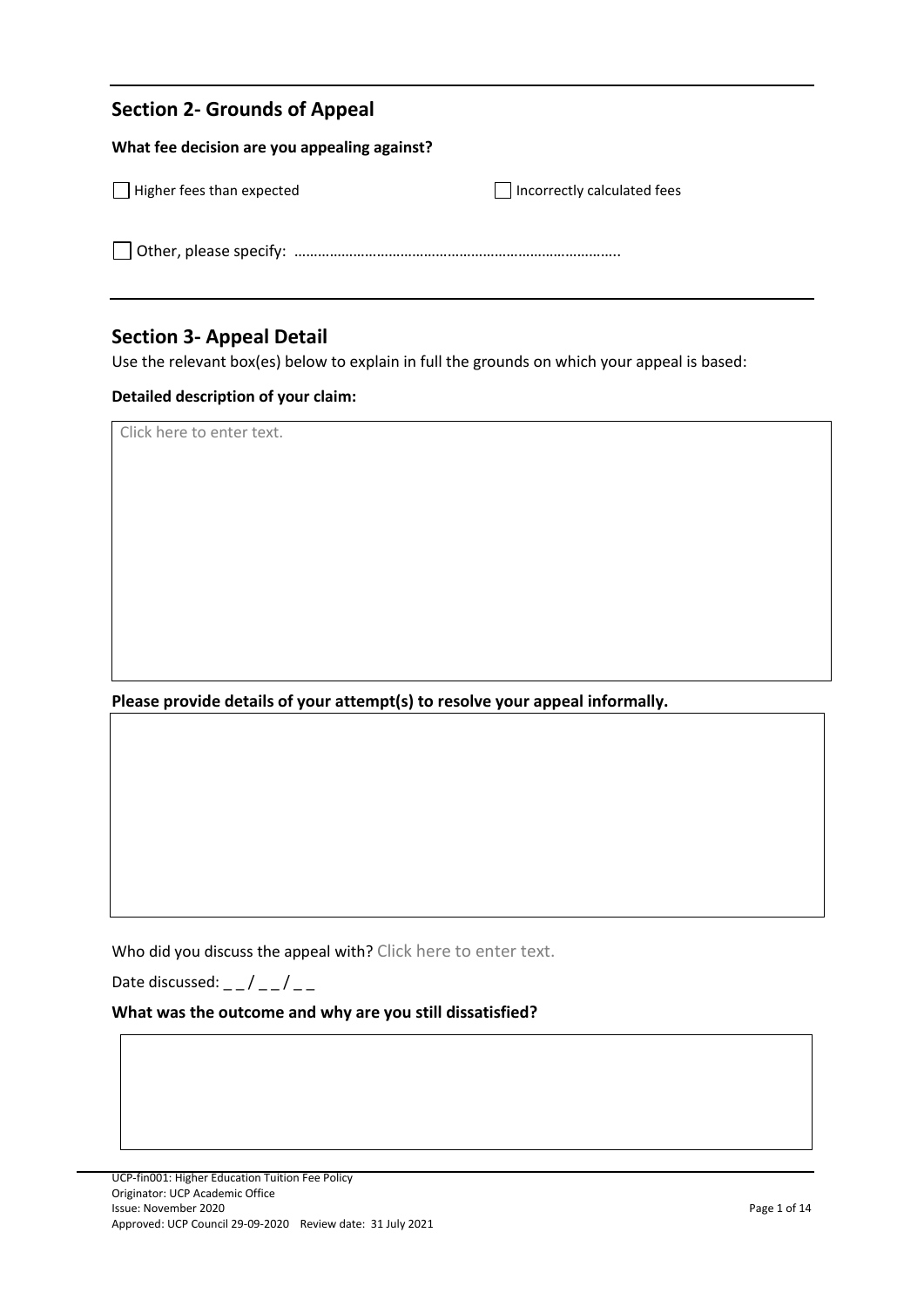## **Section 4 - DECLARATION AND SIGNATURE**

I confirm that the information provided on this form is true and correct and in submitting this form I consent for the information provided in this form to be used as detailed below and I understand that University Centre Peterborough;

- will not accept appeals from third parties or anonymous sources;
- will deal with any appeal that it believes to be malicious and unfounded under the provisions of its Student Disciplinary Policy;
- will hold some elements of the information I have provided on an electronic database;
- may need to share the information I have provided with other persons or organisations as part of any investigation to resolve my appeal.

## **I confirm that I have read and understood the Fees Policy**

Signed……………………………………………………………… Date…………………………..

We would welcome your feedback in relation to this procedure. If you would like to make any suggestions/comments once the procedure has been completed, please submit these to: Academic Officer, University Centre Peterborough, Park Crescent, Peterborough, PE1 4DZ

**Once completed, please return this form by email to the UCP Academic Office [UCP.AcademicOffice@peterborough.ac.uk](mailto:UCP.AcademicOffice@peterborough.ac.uk)**

**UCP Academic Officer, University Centre Peterborough, Park Crescent, Peterborough, PE1 4DZ** 

**You should keep a copy of your submission.** 

**If you have any additional documents which you are unable to send via email, please send these, together with a copy of this form to the UCP Academic Office, as above.**

*For Academic Office use only:*  Date fee appeal received…………………………………………………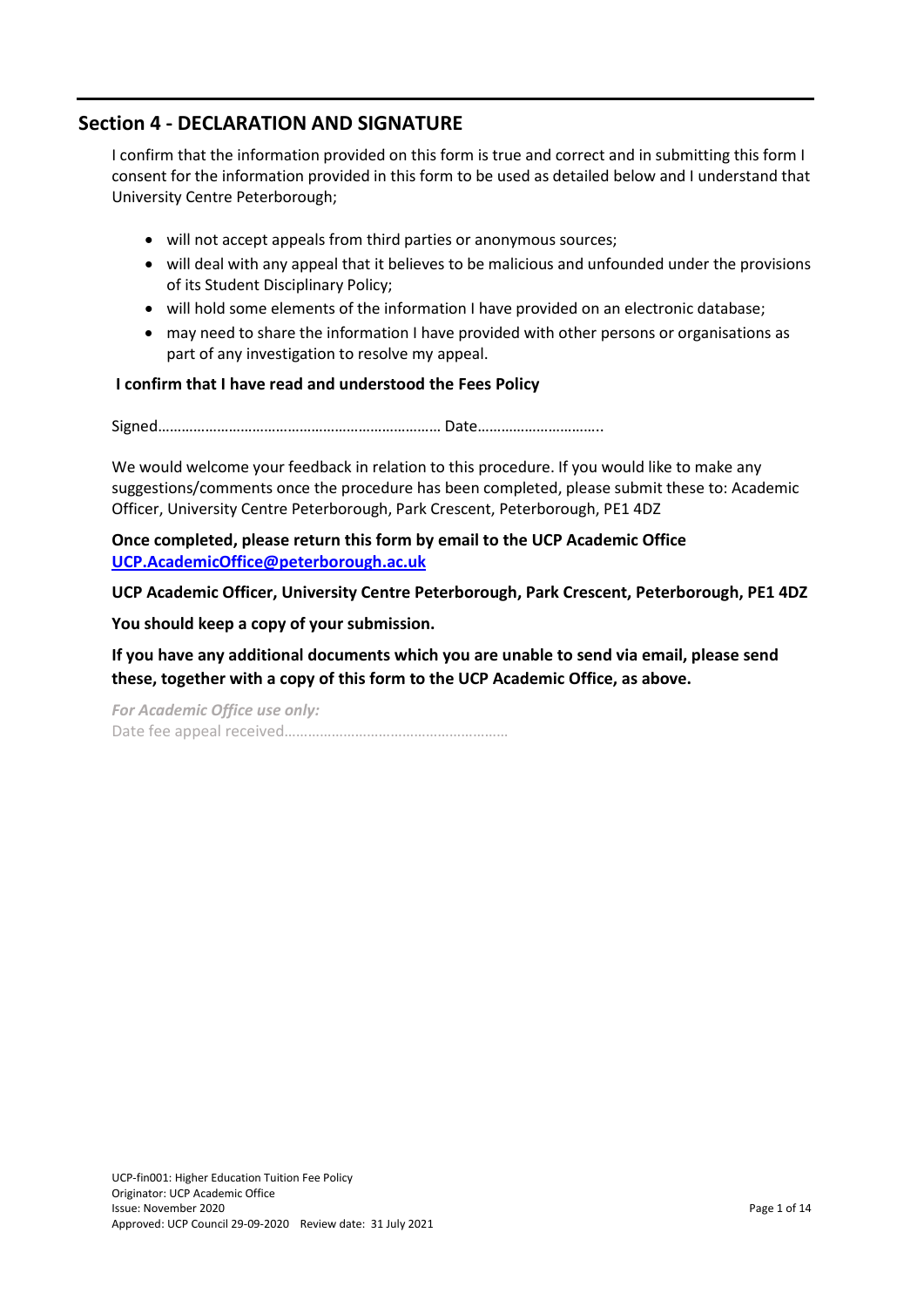

## **AP2 Stage 2: UNIVERSITY CENTRE PETERBOROUGH FEE APPEAL FORM**

Before submitting a stage 2 written appeal, you will need to provide additional evidence that was not submitted or available when you completed the stage 1 process.

- Use this form if you believe you have response from the stage 1 appeal was inadequate or incorrect
- The deadline for receipt of an appeal is 20 working days from your stage 1 response.
- Appeals submitted after the stated deadline above will be deemed to be out of time and will not be considered unless you submit clear documentary evidence to demonstrate that you were prevented from submitting the appeal by the deadline.
- Advice about the fee appeals procedure and making your case can be obtained from Student Support (+44 (0)1733 695750). Note that Student Support cannot complete this form on your behalf.

**Note:** An appeal that questions the professional judgement of those responsible for assessing a students' fee level or professional competence is not permitted.

## **Section 1- Student Details**

| (Provide an address where your appeal outcome letter should be sent) |
|----------------------------------------------------------------------|
|                                                                      |
|                                                                      |

| Date of submission of this form: $\frac{1}{2}$ / $\frac{1}{2}$ |  |
|----------------------------------------------------------------|--|